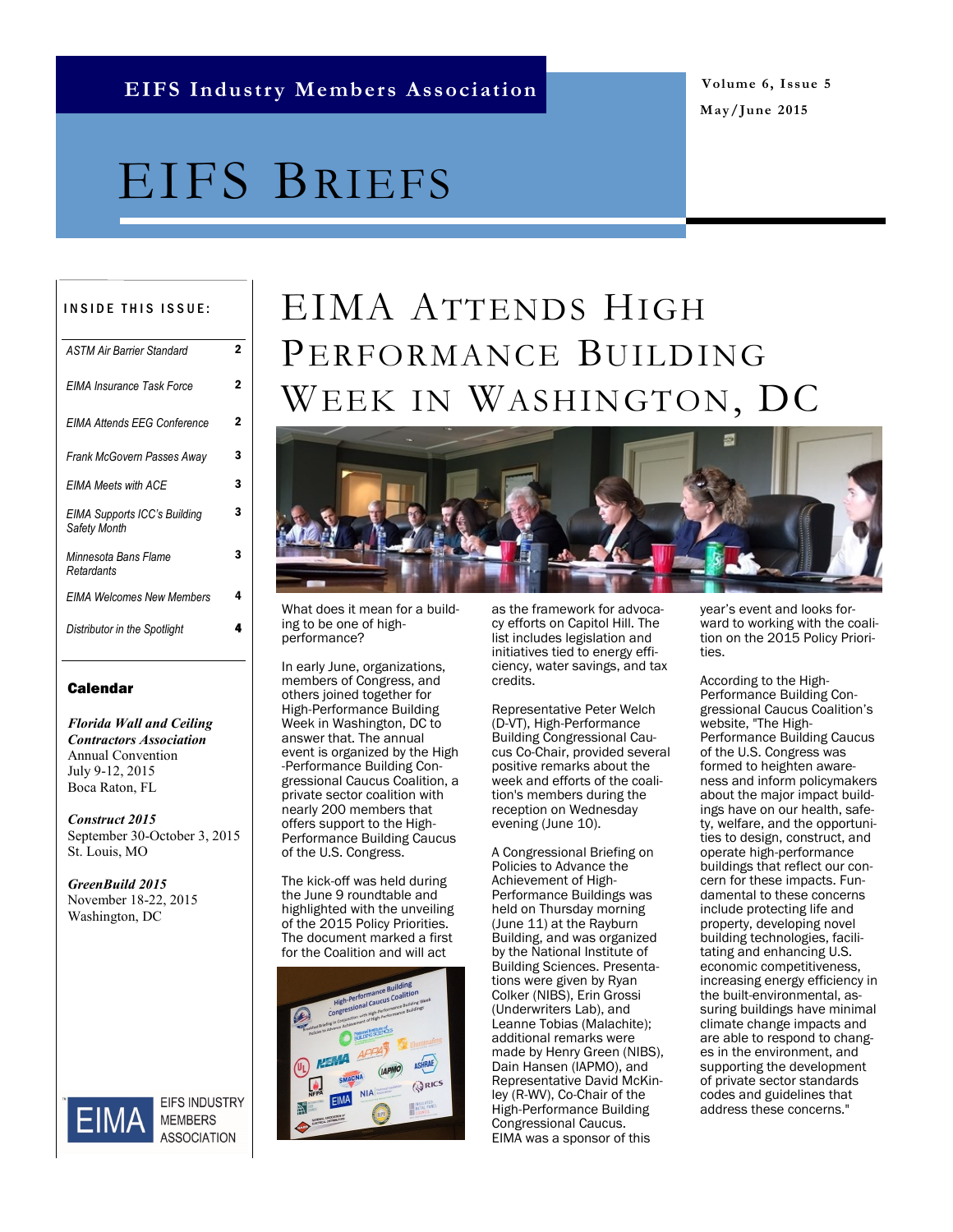### ASTM WORKING ON AIR BARRIER STANDARD

The ASTM Subcommittee on Air Leakage and Ventilation Performance, E 06.41, conducted a 'virtual' subcommittee meeting via conference call on June 22. The purpose of the call was to address the new proposed changes in the draft standard specification that is now being developed entitled "Standard Specification for Fluid-Applied Air Barrier Materials." Development of this standard specification has been slowed by various interests attempting to include test requirements that have little to do with air barriers. In part, to alleviate the concern over these requirements, the proposal now has two parts: one for masonry

substrates and one for framed substrates. EIMA members and others have voiced concern over the proposed test and reporting requirements that will provide bias toward some air barrier materials in the marketplace. There will be another revised draft of this document prior to it being reballoted.

### EIMA ESTABLISHES INSURANCE TASK FORCE

At its meeting during the annual meeting, the EIMA Advocacy Committee, chaired by Buck Buchanan, set up an Insurance Task Force. The purpose of the task force is to take actions to improve the availability of affordable insurance coverage for EIFS. These actions include communicating with insurance carriers, brokers and agents

to inform them of the need for better access to insurance coverages for EIFS and to ask these insurance interests to take steps to ease access to and lower the price for this insurance, particularly for EIFS applicators and homeowners who currently live in EIFS clad homes. Some of the steps that the task force will



take include developing information and guidance on how EIFS applicators and homeowners can present their risk profile to improve their ability to obtain more affordable coverage.

### ENERGY EFFICIENCY CONFERENCE BRINGS TOGETHER TOP POLICY

### **OFFICIALS**

The EE Global Conference was held on May 12 and 13 in Washington. This annual conference, organized by the Alliance to Save Energy, brings together high-ranking policy influencers and decision-makers from around the world to discuss energy efficiency and energy use trends. One of the high profile speakers was Cheryl LaFleur, Commissioner of the Federal Energy Regulatory Commission, who touted the

BBGICBAT **PHILIPS** 

use of building codes as a great way to conserve energy. Another top speaker was U.S. Senator Chris Coons of Delaware who urged the audience to get involved in passage of more bi-partisan energy effi-



ciency legislation. EIMA staff attended this very worthwhile conference as a guest of Dow Building Solutions. Dow Chemical is one of the major sponsors of the conference.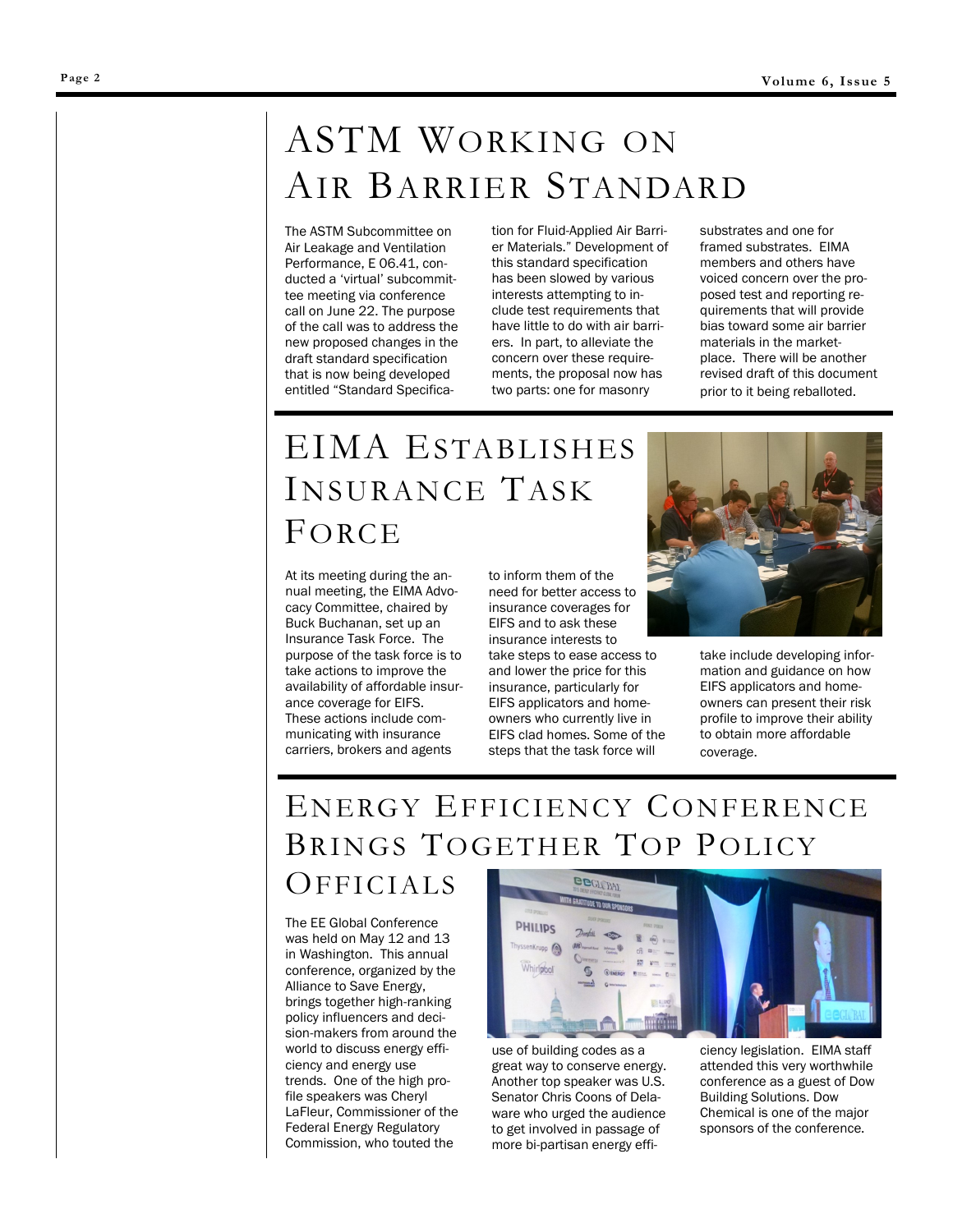### FRANK MCGOVERN, STRONG SUPPORTER OF EIFS AND EIMA, PASSES

Vela Insurance Services reported to EIMA that Frank McGovern, Senior Vice President and Eastern Regional Executive of Vela, passed away on May 12. On Thursday, May 7, Frank suffered a massive heart attack while entering the Vela building in Chicago to start his day. Despite lifesaving efforts by building maintenance, Vela staff, emergency first responders and the physicians at Northwestern Memorial Hospital in Chicago, he was unable to survive. He was 61. Frank's contributions to advancing the relationship between Vela and EIMA were huge as were his ideas to increase the availability of insurance coverage for EIFS. Frank played in the 2015 Duncan Crowther Golf Tourna-



ment sponsored by Dow on April 28. His team came in second. EIMA sent its condolences to Vela and to the memorial service for Frank, which was held on May 20.

### EIMA MEETS WITH COUNTY EXECUTIVES ASSOCIATION

EIMA staff has met with Michael Griffin, the executive director of the Association of County Executives. ACE is the trade group that represents county executives who are elected to their position as

opposed to county executives who are hired or are appointed. Discussion topics included the benefits of continuous insulation, the advantages of EIFS, restrictive EIFS zoning ordinances, and how EIMA

can get before county executives to inform them of how EIFS can improve energy efficiency while elevating the appearance of buildings.

### EIMA OFFERS SUPPORT FOR ICC BUILDING SAFETY MONTH

This year, "Resilient Communities Start with Building Codes" was the motto of the 35th annual ICC Building Safety Month.

EIMA proudly joined others in sponsoring the 2015 push for the importance of building codes. Each May, the International Code Council (ICC) promotes Building Safety Month to help businesses and families understand what it takes to build a safe and sustainable building. This campaign is intended to generate awareness, and support for the adoption of modern building code as well as a well-trained work-force to maintain these systems.



EIMA has been a sponsor for the last 3 years and looks forward to co-sponsoring this worthwhile event in 2016.

### MINNESOTA BANS FLAME RETARDANTS, EXCLUDES BUILDING MATERIALS

On May 19, Minnesota's Governor, Mark Dayton, signed the nation's most restrictive flame retardant legislation into law. The bill saw a high level of support in both the state's House and Senate, passing the House on a 125-6 vote

while making its way unanimously through the Senate.

A previous version of the legislation would have banned several other chemicals, but thanks to a push from the business and chemical communities, these chemicals were removed from the list. Instead, the law that was approved and signed bans 4 chemicals used in furniture and children's products and does not apply to building materials.